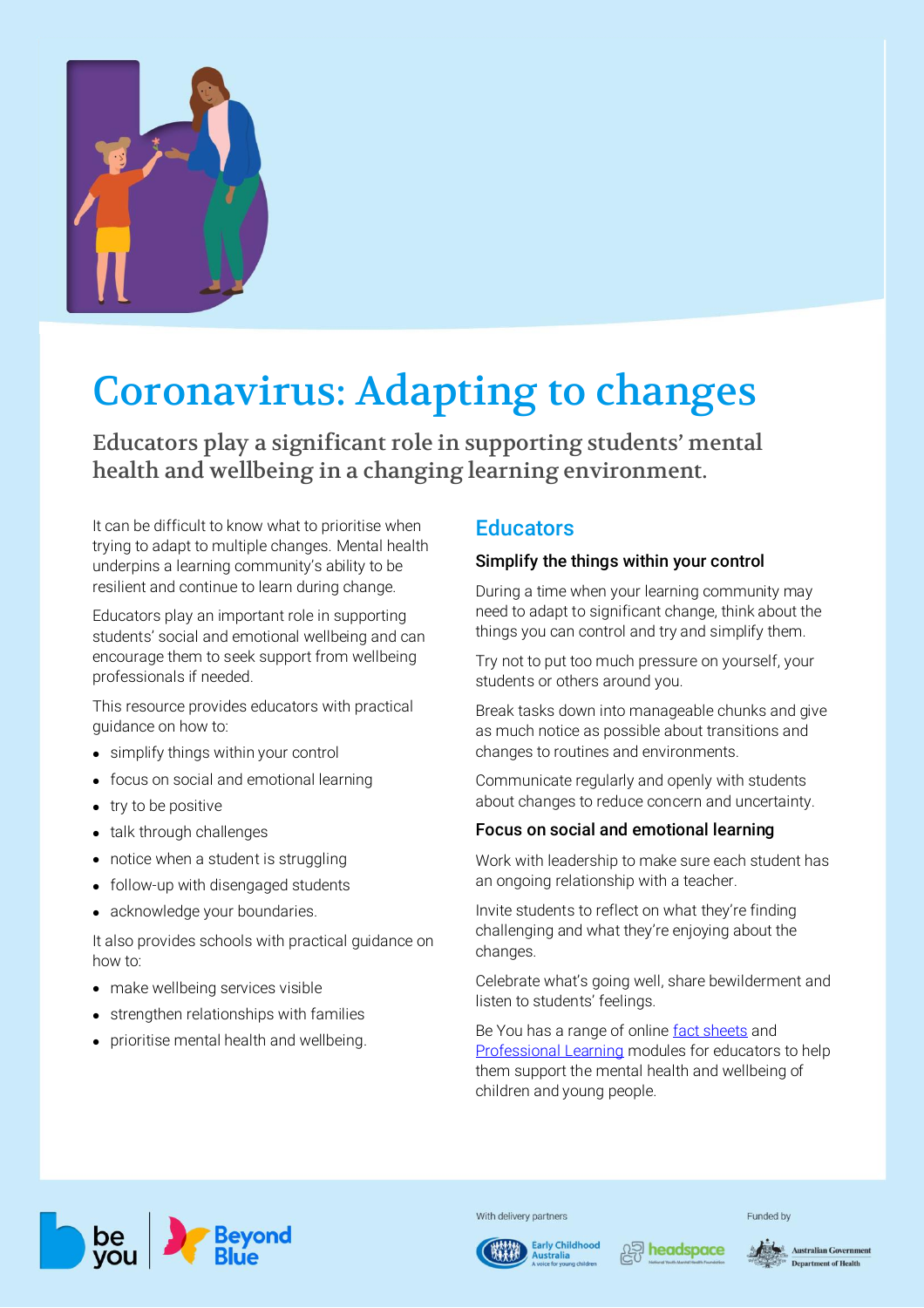## Try to be positive

While you may be surrounded by many challenges, try to focus on strengths and build on them. A positive frame of mind will not only put you in a better position to adapt to these challenges, it will also support you to recognise and encourage students' strengths. It's important for students' mental health and wellbeing that they feel good at something.

## Talk through challenges

During times of change, it's normal to have more conversations that become emotional. When talking with students, families or colleagues, allow them to express their feelings, which can put them in a better position to think clearly.

Validate their feelings by saying, "I think I'm hearing that you are feeling….". You don't need to accept responsibility for these feelings. It's important for your own wellbeing that you don't take emotional conversations personally, so debrief afterwards with a trusted colleague, family member or friend.

Be overt about areas of uncertainty or continuing concern, so the person feels like it's not just them feeling confused.

Listen to understand, not judge or blame. Double check you have understood what their issues are.

Try and focus the conversation on small things – within your and the other person's power – that you can do in the short-term that may improve things.

Follow-up with a written communication after important conversations, to double-check you understand what the issues are and confirm agreed decisions and actions. Building this line of communication helps build trust and provides a record of the discussion.

# Notice when a student is struggling

The challenges posed by the coronavirus pandemic put students more at risk of developing anxiety and depression. For example, they may be worrying about their family and their academic performance, while coping with the loss of social interaction due to isolation.

When talking with students, try and understand their level of wellbeing and support structures by listening for:

• Confidence and general attitude. Are they finding positive ways of coping with the situation? Are

their eating and sleeping patterns being affected? Are they exercising?

- Supportive relationships in their home. What is day-to-day life like for them? How much time are their parents or carers able to spend with them? What are relationships like with siblings?
- Supportive relationships outside of the home. Are they in contact with friends? Are they pursuing interests?

If the student is having trouble communicating, talk initially with their family to get a better sense of what the home environment is like and how the student is doing.

Early signs of stress, anxiety or depression may include:

- changes in education participation
- more distracted in lessons
- renewed or increased fear of cyber bullying
- more angry outbursts or meltdowns than usual
- withdrawn from situations and previous social connections or activities (beyond the constraints of the coronavirus restrictions)
- expressions of disconnection and futility, such as saying things like, "What's the point", in conversation, classes or work submissions.

For more information on [stress](https://beyou.edu.au/fact-sheets/wellbeing/stress-management) and mental health [conditions,](https://beyou.edu.au/fact-sheets/mental-health-issues-and-conditions) visit the Be You website.

#### Follow up with disengaged students

In a supportive but persistent way, contact students whose engagement in learning is causing you concern.

Here are some suggestions for developing a line of communication with disengaged students:

- Start by setting up an agreed line of communication between yourself and the student. If possible, be clear about when you will connect, for how long and how often.
- If the student is not attending school in person, build up to a deep connection. For example, start with an email or online message, then suggest a phone call when the student seems to feel more comfortable, then work up to a video conference or face-to-face meeting.
- If the student is struggling to communicate and feels comfortable with parent or carer support, organise a video conference with them both.